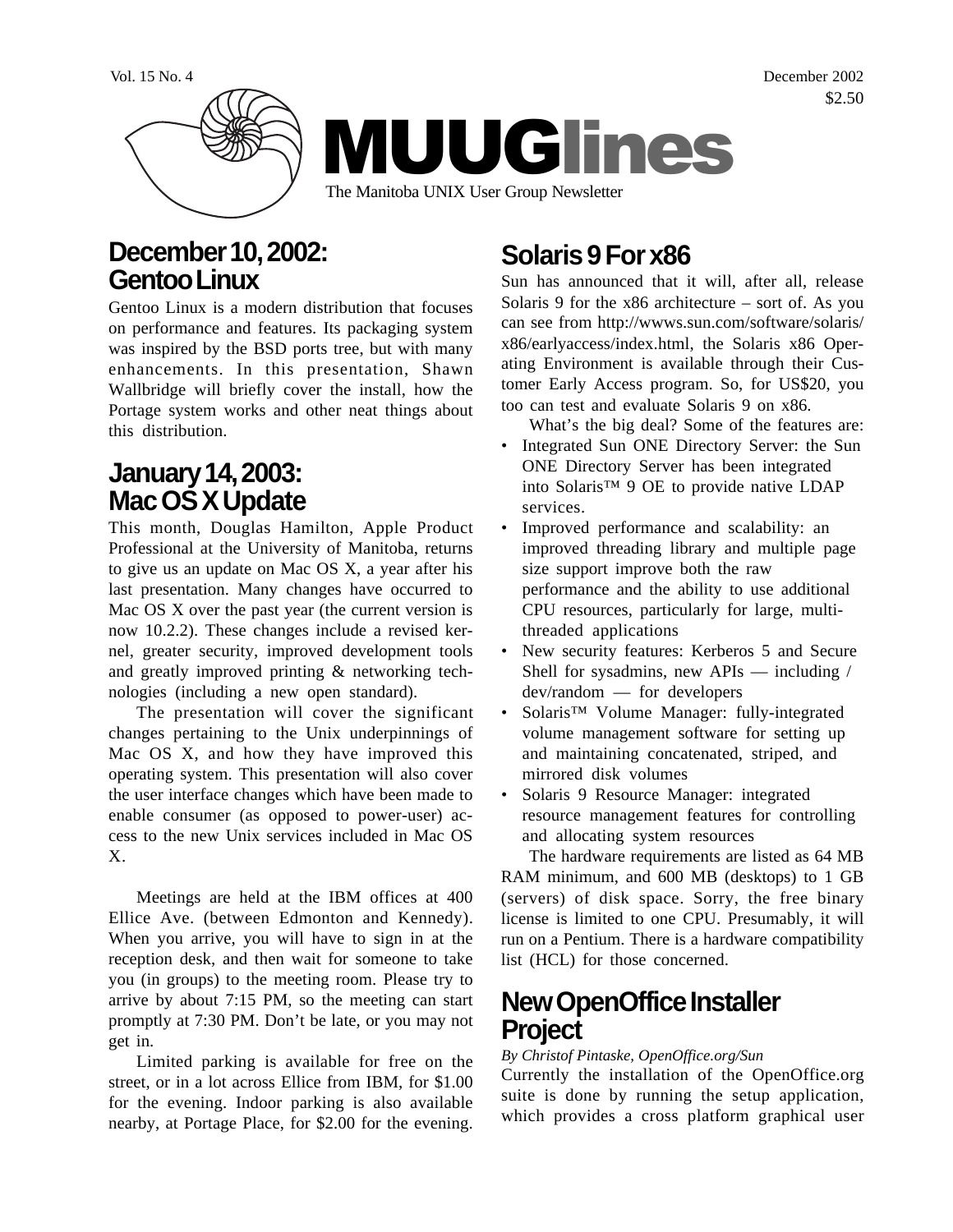interface that wizards the user through all phases of the setup process. Though this has been proven to be as painless as possible, even for novice users, it does not integrate very well with the different installation standards found on the various operating systems. It is neither possible to install or uninstall OpenOffice.org using the systems installer nor does it appear in the list of installed packages.

To make OpenOffice.org a well behaved citizen on your hard disk we want the systems native installer to become the default way to install, modify, or uninstall OpenOffice.org on your computer. Just like any other package you install.

Beyond that we expect the installation process to become more robust. Relying on the native installer means that the setup process cannot fail for bootstrapping reasons. We hope that this eases porting and testing of new builds as well. A further motivation for this move is to simplify unattended installation.

We are investigating the possibilities to build installations based on:

- Microsoft Installer (MSI) on Windows platforms
- RedHat Package Manager (RPM) packages on Linux
- Solaris Packages (PKG) on Solaris

Nevertheless, we expect our new 'yet to be built' setup tooling to be open to support all other package formats including but not limited to:

- Debian packages
- FreeBSD packages
- Generic packages (tar / tar.gz)
- MacOS X packages

We want to make all this happen based on the OpenOffice.org Trunk (src66x, see http:// tools.openoffice.org/releases/ OpenOffice\_org\_trunk.html) codeline. Some more information can be found here: http:// installation.openoffice.org/servlets/ ProjectDocumentList.

# **SAPDB Open Source**

SAP believes that times have changed, that databases are becoming part of the basic technology infrastructure, and as such, they need not be proprietary or complex. SAP sees that the time is right to drive open-source development of database technology and contribute to this effort by making SAP DB Open Source. Open-source development is revolutionizing the way software is created, as shown by the success of Linux, and SAP which is already providing the first comprehensive e-business solution on Linux - wants to encourage this development.

SAP DB is a state-of-the art, SQL-based, industrial-strength database management system. SAP DB is platform-independent, so users can deploy it for a wide array of projects. SAP DB is highly scalable, easy to use and maintain, and provides full transaction support. Companies can deploy SAP DB together with SAP applications for a complete out-of-the-box business solution. SAP DB also goes beyond relational processing by offering object orientation as well as support for managing unstructured data. This comprehensive set of features and their availability as Open Source will benefit the entire database development community.

For more information, visit www.sapdb.org.

#### **Mark's Adopts Linux Point-of-Sale**

Mark's Work Wearhouse, a 320-store Canadian retailer of apparel and work-related clothing, is replacing and centralizing its point-of-sale (POS) system and reducing operating and maintenance costs with a new Java-based Retek Point-of-Service (RPOS) solution running open-source Linux on IBM SurePOS 500 systems.

Mark's Work Wearhouse, a wholly-owned subsidiary of Canadian Tire, has successfully completed the initial phase of the project with 64 stores live. "Our previous POS software required a server at each location," said Robin Lynas, chief information officer, Mark's Work Wearhouse. "We needed a scalable, flexible solution that could handle all our current and future POS processing requirements without the need for an in-store server. Our pre-holiday pilot of Retek Point-of-Service running on a Linux-based POS platform has delivered impressive results. We are now running RPOS live in 64 stores, and have realized substantial operating improvements by leveraging its Java-based, fitclient architecture. We brought our first store live in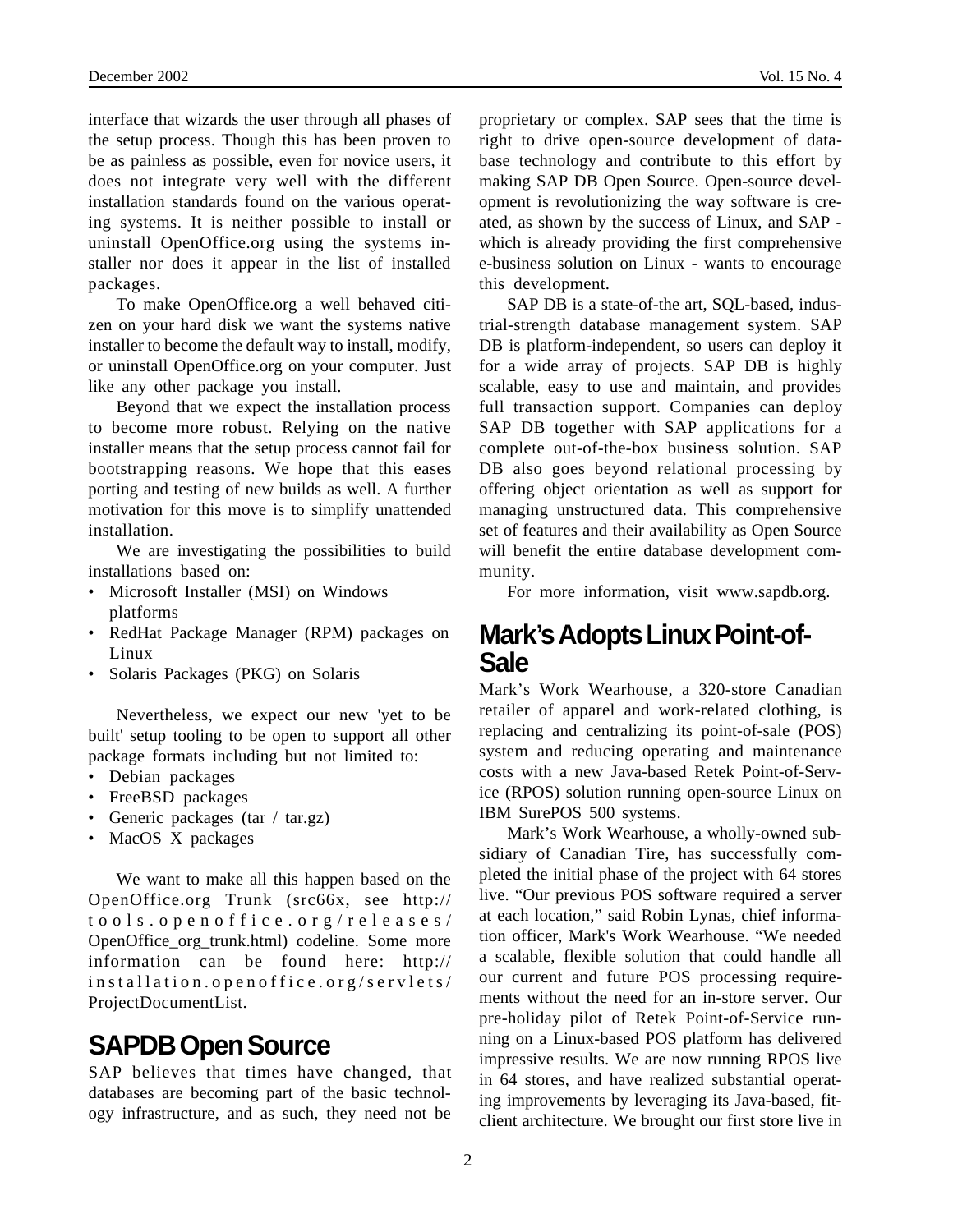only four months and have reduced POS store opening costs by 30% and maintenance costs by 50% with dramatically improved customer and employee satisfaction within our pilot stores."

Retek's Point-of-Service solution delivers one of the most powerful, scalable, flexible and stable point-of-service solutions available. RPOS offers comprehensive point-of-service solutions including point-of-sale, labor management, cash management, inventory management and customer management. RPOS adapts to retailers' business style, operating seamlessly with existing networks, data repositories, hardware and operating systems.

The Java-based architecture of RPOS is entirely open and flexible and is hardware and operating system independent. "Retek Point-of-Service has proven what until now has only been theory," said Peter Baskin, vice president of retail customer relationship management solutions with Retek. "In the mission-critical store environment, retailers now have proof that Java POS can not only be deployed easily but can also reduce overall costs. The impressive RPOS results achieved by Mark's Work Wearhouse provide retailers a quantified, proven business case for Java POS."

Mark's Work Wearhouse Ltd. Operates 321 unisex apparel and footwear stores in Canada, and was acquired by Canadian Tire Corporation, Limited in February 2002.

Retek Inc. provides of mission-critical software and services to the retail industry. Leading global retailers including Tesco, Best Buy, Gap Inc., Sainsbury's, Eckerd Corp. and Selfridges use Retek solutions. Visit http://www.retek.com for more information.

# **New Evolution**

Ximian, Inc., the leading open source desktop company, announced on November 11 Ximian™ Evolution™ version 1.2, which offers a host of enhancements designed to improve the usability, performance and interoperability of the premier personal and workgroup information management solution for Linux and UNIX-based systems.

Version 1.2 of the award-winning Ximian Evolution software upgrades its integrated e-mail, calendar, contact and task list management functions to provide a more powerful and customizable solution for end users and companies using Linux or UNIX workstations.

"With hundreds of thousands of users worldwide, in less than a year Ximian Evolution has emerged as the de facto standard for e-mail, calendar and information management on Linux and UNIX," said Nat Friedman, Ximian vice president of product development and co-founder. "Version 1.2 reflects the tremendous feedback and contributions from the open source community, corporate customers and extensive usability testing. Its improved ease of use and enhanced interoperability with rich standards support make Ximian Evolution a critical piece of a cost-effective Linux desktop for companies of every size."

Ximian Evolution is the premier personal and workgroup information management solution for Linux and UNIX-based systems. It uniquely integrates e-mail, calendar, contact and task list management in one powerful, fast and easy-to-use application. Advanced e-mail capabilities, such as threaded mail view, text and HTML mail, automatic message indexing, and the unique vFolder<sup>™</sup> contextual views provide the needed power and flexibility to manage large e-mail boxes. Broad support for data exchange and communications standards enables integration with corporate networks and messaging systems.

The new Ximian Evolution version 1.2 offers a host of usability, performance and interoperability enhancements that complement its advanced email and information management capabilities to create a friendlier and more configurable user experience. Support for multiple e-mail accounts has been improved with user customizable settings for default mail, address books, calendar and task folders. The improved e-mail indexing engine performance speeds mail searches and inbox population. Version 1.2 enhances information navigation by enabling multiple word searches and jumping to and selecting items in e-mail lists by typing a single character.

Others of the dozens of enhancements in version 1.2 include:

- Built-in HTML e-mail signature editor, with support for choosing from multiple signatures
- One-stop configuration centre to manage settings and preferences for everything from the mail composer, fonts and address books directories to account setup, default folders and calendar options
- Expanded time-saving keyboard navigation